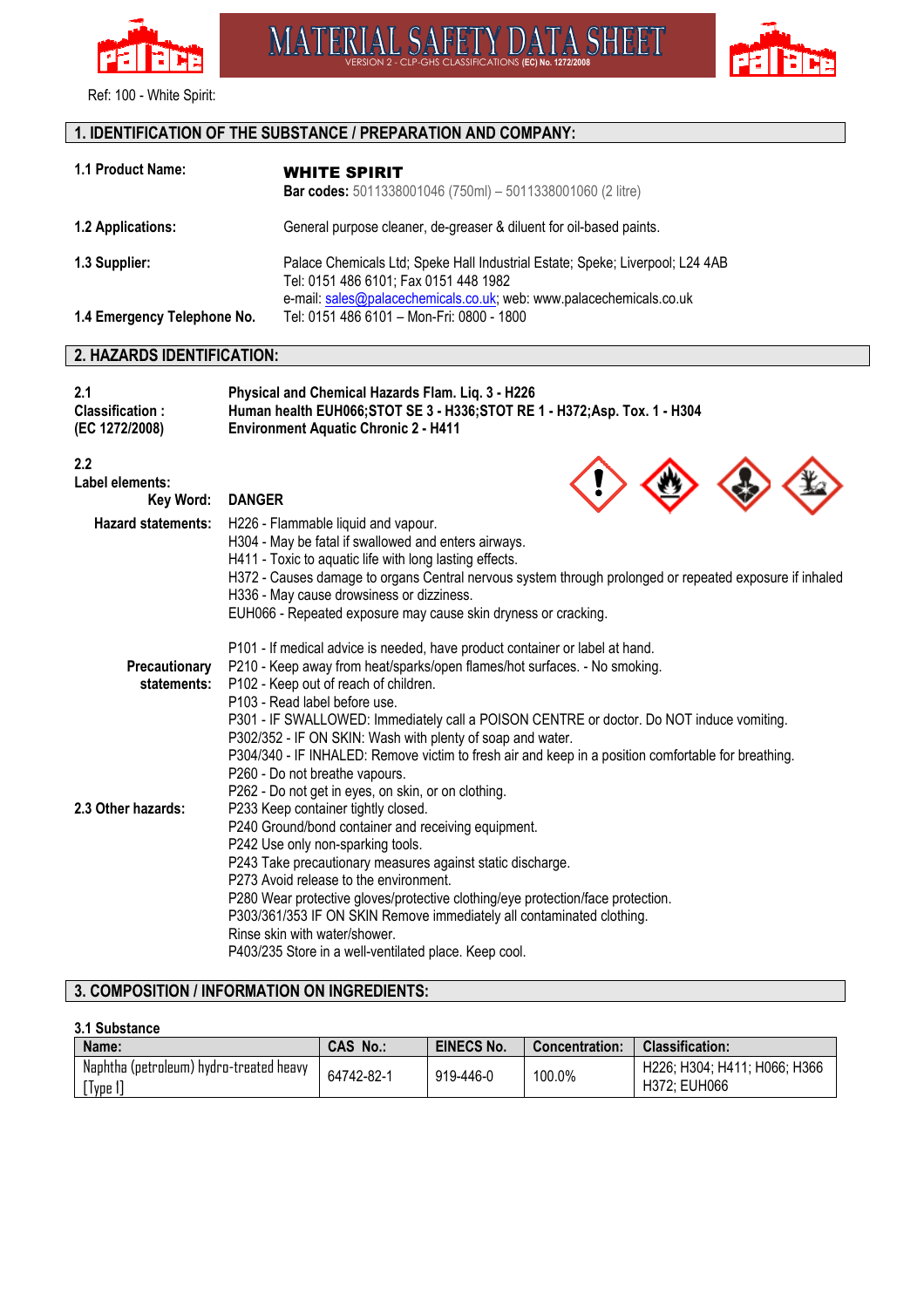



# **4. FIRST AID MEASURES:**

| 4.1 Description of measures:                                                                |                                                                                                                                                                                                                                                                                                                                                                                                                                                                 |
|---------------------------------------------------------------------------------------------|-----------------------------------------------------------------------------------------------------------------------------------------------------------------------------------------------------------------------------------------------------------------------------------------------------------------------------------------------------------------------------------------------------------------------------------------------------------------|
| <b>EYE CONTACT:</b>                                                                         | Irrigate thoroughly for 15 minutes with clean running water or a boric saline eye wash bottle.<br>Seek medical attention should eye irritation persist or become inflamed.                                                                                                                                                                                                                                                                                      |
| <b>INHALATION:</b>                                                                          | Avoid working in a poorly ventilated, confined space. Remove to fresh air and rest. If irritation or<br>breathing difficulties persist, seek medical attention.                                                                                                                                                                                                                                                                                                 |
| <b>SKIN CONTACT:</b>                                                                        | Wash off skin with warm soapy water. Remove contaminated clothing and launder regularly.<br>Prolonged and unattended contact should be avoided. Where irritation to skin is apparent seek<br>medical attention.                                                                                                                                                                                                                                                 |
| INGESTION:                                                                                  | Clean out mouth with copious volumes of water and drink plenty. Do not induce vomiting.<br>Beware of aspiration if vomiting occurs. Seek prompt medical attention and show this data sheet                                                                                                                                                                                                                                                                      |
| 4.2 Acute & Chronic symptoms:                                                               |                                                                                                                                                                                                                                                                                                                                                                                                                                                                 |
| Inhalation:                                                                                 | Vapours inhaled in strong concentration have a narcotic effect on the central nervous system.<br>Irritation of the respiratory tract due to excessive fumes causes headache, drowsiness or other<br>effects to the central nervous system, loss of consciousness.                                                                                                                                                                                               |
| Ingestion:                                                                                  | Nausea, vomiting, abdominal pain.                                                                                                                                                                                                                                                                                                                                                                                                                               |
| <b>Skin contact:</b><br><b>Eye Contact:</b>                                                 | Prolonged or repeated contact may cause irritation and dry skin.<br>Burning feeling and temporary redness.                                                                                                                                                                                                                                                                                                                                                      |
|                                                                                             |                                                                                                                                                                                                                                                                                                                                                                                                                                                                 |
| 4.3 Immediate medical attention:                                                            | This will be needed to resolve the most severe risk which is through ingestion as the product<br>may enter the lungs due to its low viscosity and lead to the rapid development of very serious<br>inhalation pulmonary lesions (medical survey during 48 hours).                                                                                                                                                                                               |
| 5. FIRE FIGHTING MEASURES:                                                                  |                                                                                                                                                                                                                                                                                                                                                                                                                                                                 |
| 5.1 Extinguishing media:<br><b>5.2 Combustion Hazards:</b><br>5.3 Advice for fire-fighters: | Dry powder; Foam, C02 - Do not use water jets.<br>Hazardous decomposition when subject to combustion - will produce noxious, irritating fumes.<br>Use approved self-contained breathing apparatus. Only use a fine water spray to cool down<br>heat affected containers - not burning product. Cool containers exposed to flames with water<br>until well after the fire is out. Keep run-off water out of sewers and water sources. Dike for water<br>control. |
| <b>6. ACCIDENTAL RELEASE MEASURES:</b>                                                      |                                                                                                                                                                                                                                                                                                                                                                                                                                                                 |
| 4 Desember 1995 (1996)                                                                      | $M = 4.1 + 1 =$<br>وبالمستحدث ويتناوله والمستقر المستود ومستور والمناقلة والمستنقر والمستنقر والمستنقر والمستلفظ والمساورة                                                                                                                                                                                                                                                                                                                                      |

| 6.1 Personal protection:          | Ventilate area and eliminate all sources of ignition. Wear personal protective equipment                                                                                          |
|-----------------------------------|-----------------------------------------------------------------------------------------------------------------------------------------------------------------------------------|
|                                   | recommended in section 8.                                                                                                                                                         |
| 6.2 Environmental precautions:    | Do not allow spill to enter drains or watercourses. Form a dam with sand, earth or a boom.                                                                                        |
|                                   | Absorb, bund and scrape spillages onto sand, sawdust or absorbent granules.                                                                                                       |
| 6.3 Spill removal methods:        | Confine residues in clearly marked sealed containers for disposal in accordance with Local                                                                                        |
|                                   | Authority regulations for flammable products - subject to special waste management controls.                                                                                      |
| 6.4 References to other sections: | Wear protective clothing as described in Section 8 of this safety data sheet. See section 11 for<br>additional information on health hazards. For waste disposal, see section 13. |
|                                   |                                                                                                                                                                                   |

# **7. HANDLING & STORAGE:**

| 7.1 Safe handling precautions:   | Eliminate all sources of ignition. Risk of vapour concentration on the floor and in low-lying areas.<br>Static electricity and formation of sparks must be prevented. Use explosion proof electric<br>equipment. Wear full protective clothing for prolonged exposure and/or high concentrations.<br>Contaminated clothing and shoes must be discarded. Contaminated rags and cloths must be<br>put in fireproof containers for disposal. Ventilate well, avoid breathing vapours. Use approved<br>respirator if air contamination is above accepted level. |
|----------------------------------|-------------------------------------------------------------------------------------------------------------------------------------------------------------------------------------------------------------------------------------------------------------------------------------------------------------------------------------------------------------------------------------------------------------------------------------------------------------------------------------------------------------------------------------------------------------|
| 7.2 (a) Safe storage conditions: | Store in tightly closed original container in a dry, cool and well-ventilated place. Keep in original<br>container. Take precautionary measures against static discharges.                                                                                                                                                                                                                                                                                                                                                                                  |
| 7.2 (b) Incompatible materials:  | Keep away from oxidisers, heat and flames. May attack some plastics, rubber and coatings.                                                                                                                                                                                                                                                                                                                                                                                                                                                                   |
| 7.3 Specific end uses:           | The identified uses for this product are detailed in Section 1.2.                                                                                                                                                                                                                                                                                                                                                                                                                                                                                           |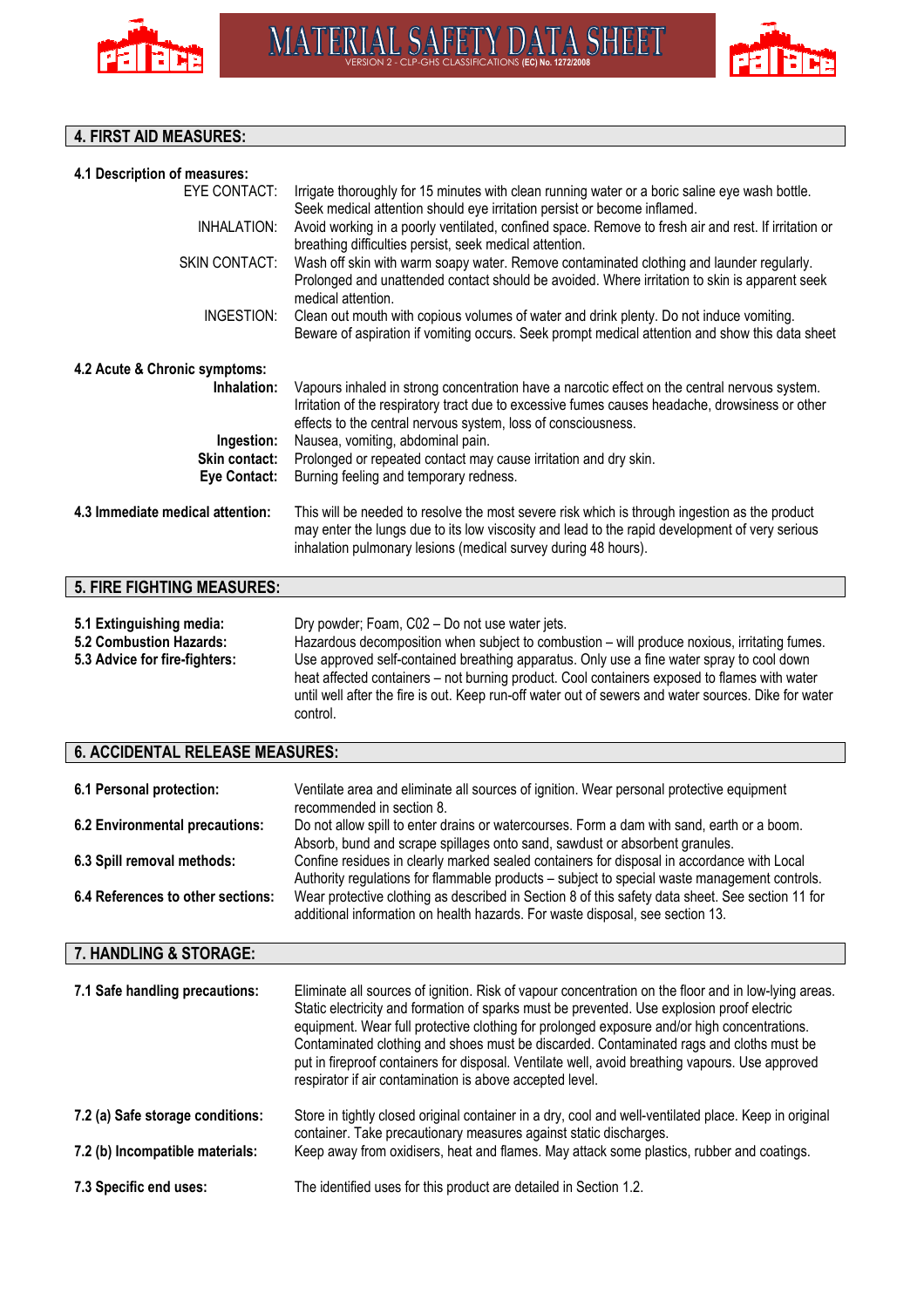



# **8. EXPOSURE CONTROLS & PERSONAL PROTECTION:**

# **8.1 Control parameters**

 $WEL- 350$  mg/M3

**Substance: 8 hour exposure limit** 15 minute exposure limit Source. Type White Spirit **15 minute exposure limit** Source. Type **WEL** = 350 mg/M3 STEL = 600mg/M3

**DNEL's - (Derived No effect levels) for workers:** 

| <b>Exposure pattern:</b>                                  | Route       | <b>DNEL</b>           |  | Dose descriptor        |
|-----------------------------------------------------------|-------------|-----------------------|--|------------------------|
| Acute systemic effects -                                  | Dermal      |                       |  |                        |
| Acute systemic effects -                                  | Inhalation  | 330 per 8 hours mg/m3 |  | Industry               |
| Acute Local effects -                                     | Dermal      |                       |  |                        |
| Acute Local effects -                                     | Inhalation  | 71 per 24 hours mg/m3 |  | Consumer               |
| Long term systemic effects -                              | Dermal      | 44 mg/kg/day          |  | Industry               |
| Long term systemic effects -                              | Inhalation  |                       |  |                        |
| Long term local effects -                                 | Dermal      | 26 mg/kg/day          |  | Consumer               |
| Long term local effects -                                 | Inhalation  |                       |  |                        |
| PNEC's - Predicted No effect concentration (Environment): |             |                       |  |                        |
| Compartment:                                              | <b>PNEC</b> |                       |  | <b>Dose Descriptor</b> |
| Fresh water -                                             |             |                       |  |                        |
| Sewage treatment -                                        |             |                       |  |                        |

#### **8.2 Exposure controls:**

| <b>Engineering controls:</b><br><b>Respiratory protections:</b> | Provide adequate general and local exhaust ventilation.<br>No specific recommendation is made, but appropriately specified respiratory protection must be<br>used if the general level exceeds the recommended occupational exposure limit.                                                                                                          |  |
|-----------------------------------------------------------------|------------------------------------------------------------------------------------------------------------------------------------------------------------------------------------------------------------------------------------------------------------------------------------------------------------------------------------------------------|--|
| Hand protection:                                                | Protective gloves must be used. The most suitable glove must be chosen in<br>consultation with the gloves supplier, who can inform about the breakthrough<br>time of the glove material. Use protective gloves made of nitrile.                                                                                                                      |  |
| Eye protection:                                                 | BS 2092 approved safety Goggles should be worn for all applications to help<br>prevent accidental face/eye contact.                                                                                                                                                                                                                                  |  |
| <b>Other Protection:</b>                                        | Wear appropriate clothing to prevent any possibility of liquid contact and<br>repeated or prolonged vapour contact.                                                                                                                                                                                                                                  |  |
| Hygiene measures:                                               | <b>DO NOT SMOKE IN WORK AREA!</b><br>Wash at the end of each work shift and before eating, smoking and using the<br>toilet. Promptly remove any clothing that becomes contaminated. Wash<br>promptly with soap & water if skin becomes contaminated. Use appropriate<br>skin cream to prevent drying of skin. When using do not eat, drink or smoke. |  |

## **9. PHYSICAL & CHEMICAL PROPERTIES:**

| Appearance:                     | Water white                | <b>Relative density:</b>            | $0.775 - 0.795$                       |
|---------------------------------|----------------------------|-------------------------------------|---------------------------------------|
| Odour:                          | Aromatic hydrocarbon       | Water solubility:                   | Nil                                   |
| Odour threshold:                | Lower                      | Solubility in oils:                 | 100%                                  |
| pH:                             | n/a                        | <b>Partition coefficient (Kow):</b> | n/a                                   |
| Flash point:                    | 40'C                       | Auto-ignition temperature:          | >230                                  |
| <b>Melting point:</b>           | <-20°C                     | <b>Decomposition temperature:</b>   | n/a                                   |
| <b>Boiling point:</b>           | $150 - 200$ <sup>'</sup> C | Surface tension:                    | 0.0245 N/m @ 25 °C                    |
| <b>Evaporation rate:</b>        | 65 (Et Et=1) - DIN 53170   | Viscosity:                          | 0.95 m2/s 40                          |
| <b>Upper/Lower Flam limits:</b> | 7.0% - 0.6%                | <b>Explosive properties:</b>        | May form explosive mixtures with air. |
| Vapour pressure:                | $<$ 5 kPa 20               | <b>Oxidising properties:</b>        | n/a                                   |
| Vapour density:                 | n/a                        | Particle size:                      | n/a                                   |
|                                 |                            |                                     |                                       |

# **10. STABILITY & REACTIVITY:**

| 10.1 Conditions to avoid:    | Sources of ignition. Avoid<br>static discharge. | 10.4 Reactivity: |
|------------------------------|-------------------------------------------------|------------------|
| 10.2 Incompatible Materials: | Acids & Oxidising agents                        | 10.5 Chemical re |
| 10.3 Decomposition hazards:  | Fire creates toxic fumes                        | 10.6 Risk of haz |

Stable except when ignited

**10.2 Incompatible Materials:** Acids & Oxidision Stable under the prescribed storage conditions. **110.3 Peaction:** None under normal use.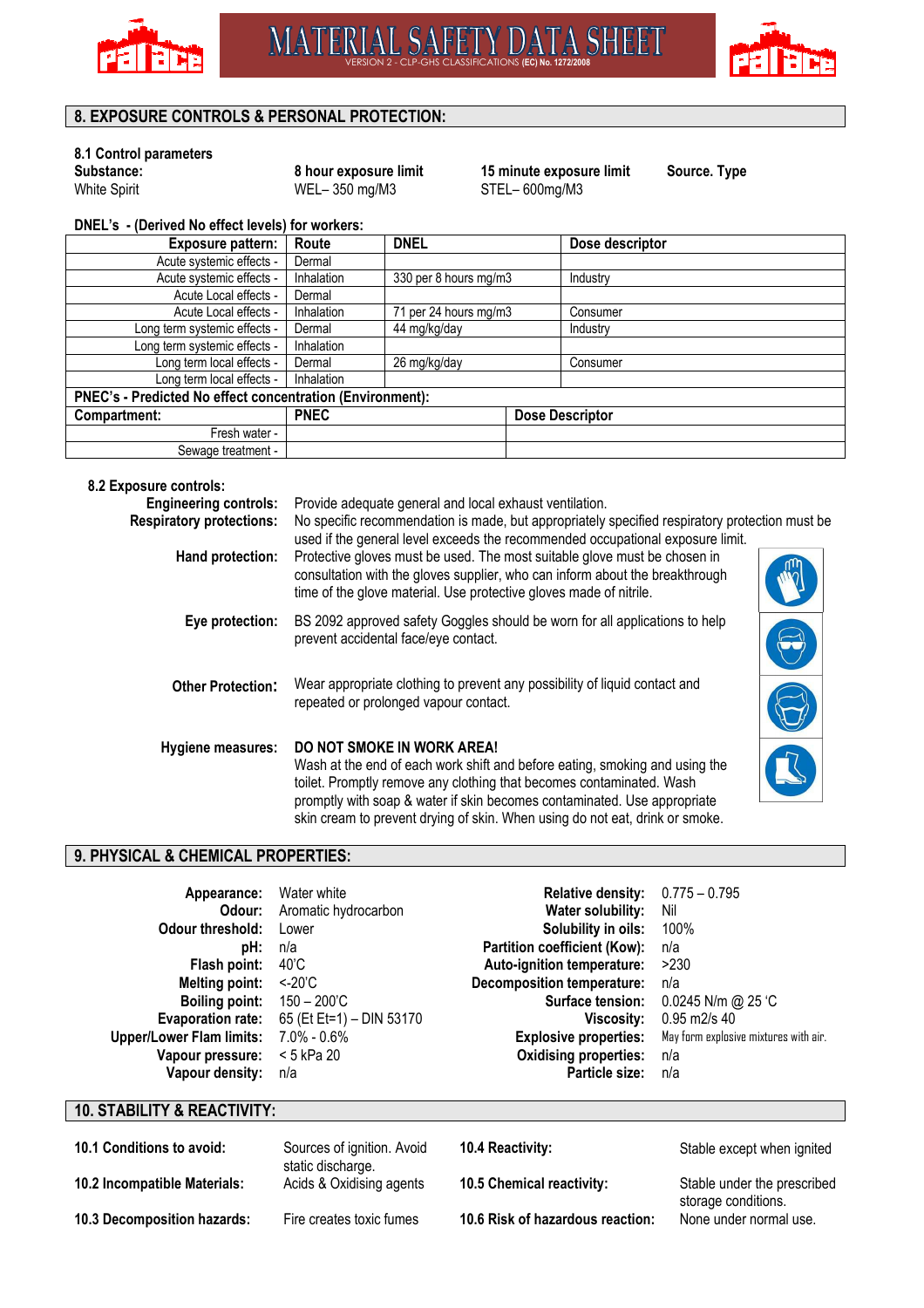



# **11. TOXICOLOGICAL INFORMATION:**

**11.1 Information on toxicological effects:** This product has not been exhaustively tested. Judgements on the expected toxicity of this product have been made based upon consideration of its' major components.

| Routes of exposure:           | Inhalation, skin contact and<br>ingestion.                             | <b>Skin Corrosivity / Irritation:</b> | May cause de-fatting of the<br>skin.                                                            |
|-------------------------------|------------------------------------------------------------------------|---------------------------------------|-------------------------------------------------------------------------------------------------|
| Eye damage/irritation:        | Burning feeling and temporary<br>redness.                              | Respiratory/skin sensitisation:       | n/a                                                                                             |
| <b>Reproductive toxicity:</b> | n/a                                                                    | <b>Germ cell Mutagenicity:</b>        | n/a                                                                                             |
| <b>STOT single exposure:</b>  | Toxic dose 1 - LD 50 >5050<br>mg/kg (oral rat)                         | Carcinogenicity:                      | No evidence of carcinogenic<br>properties                                                       |
| <b>STOT repeat exposure:</b>  | Target Organs - Central<br>nervous system Respiratory<br>system, lungs | <b>Aspiration hazard:</b>             | The fluid can enter the lungs<br>and cause damage (chemical<br>pneumonitis, potentially fatal). |

#### **12. ECOLOGICAL INFORMATION:**

| 12.1 Ecotoxicity:                 | Acute Toxicity - Fish<br>LC50 96 hours $\sim$ 30 mg/l | 12.4 Mobility in soil:      | 75% degradable in 28 days  |
|-----------------------------------|-------------------------------------------------------|-----------------------------|----------------------------|
| 12.2 Bio-accumulative potential:  | Negligible due to high<br>volatility                  | 12.5 PBT and vPvB result:   | Not Classified as PBT/vPvB |
| 12.3 Persistence & degradability: | The substance is readily<br>biodegradable.            | 12.6 Other adverse effects: | n/a                        |

#### **13. DISPOSAL CONSIDERATIONS:**

**13.1 Waste treatment Methods:** Disposal to licensed waste disposal site in accordance with the local Waste Disposal Authority. Waste is suitable for incineration. Rags and the like, moistened with flammable liquids, must be discarded into designated fireproof bucket. Where possible packaging should be collected for reuse or recycling.

When this product, in its liquid state, as supplied becomes waste it should be disposed of as hazardous waste using the waste code 08 01 11 waste paint and varnish containing organic solvents or other dangerous substances. Empty used containers should be disposed of as waste code 15 01 10 packaging containing residues of or contaminated by dangerous substances. When used the removed sludge should be disposed of using waste code 08 01 13 for paint & varnish sludge materials. Any absorbents used for clearing up soils should be disposed of using waste code 15 02 02, for absorbents contaminated by dangerous substances.

### **14. TRANSPORT INFORMATION:**

#### **Transport Labels:**



| Regulatory Code (Land, Sea & Air):    | <b>ADR</b>                      | <b>IMDG</b>                   | <b>ICAO</b>                  |
|---------------------------------------|---------------------------------|-------------------------------|------------------------------|
|                                       |                                 |                               |                              |
| 14.1 UN No.:                          | 1300                            | 1300                          | 1300                         |
| 14.2 Proper shipping name:            | <b>Turpentine Substitute</b>    | <b>Turpentine Substitute</b>  | <b>Turpentine Substitute</b> |
| 14.3 ADR Packing Group:               | Ш                               | Ш                             | Ш                            |
| 14.4 Transport Hazard Class:          |                                 |                               |                              |
| 14.5 Environmental hazards.           | Marine pollutant                | Marine pollutant              | Marine pollutant             |
| <b>14.6 Special user precautions:</b> | <b>Emergency Action Code 3Y</b> | EMS F-E, S-E                  | <b>HAZCHEM CODE 3YE</b>      |
| 14.7 Transport in bulk - IBC code:    | HAZARD No. (ADR) 33             | Tunnel Restriction Code (D/E) |                              |